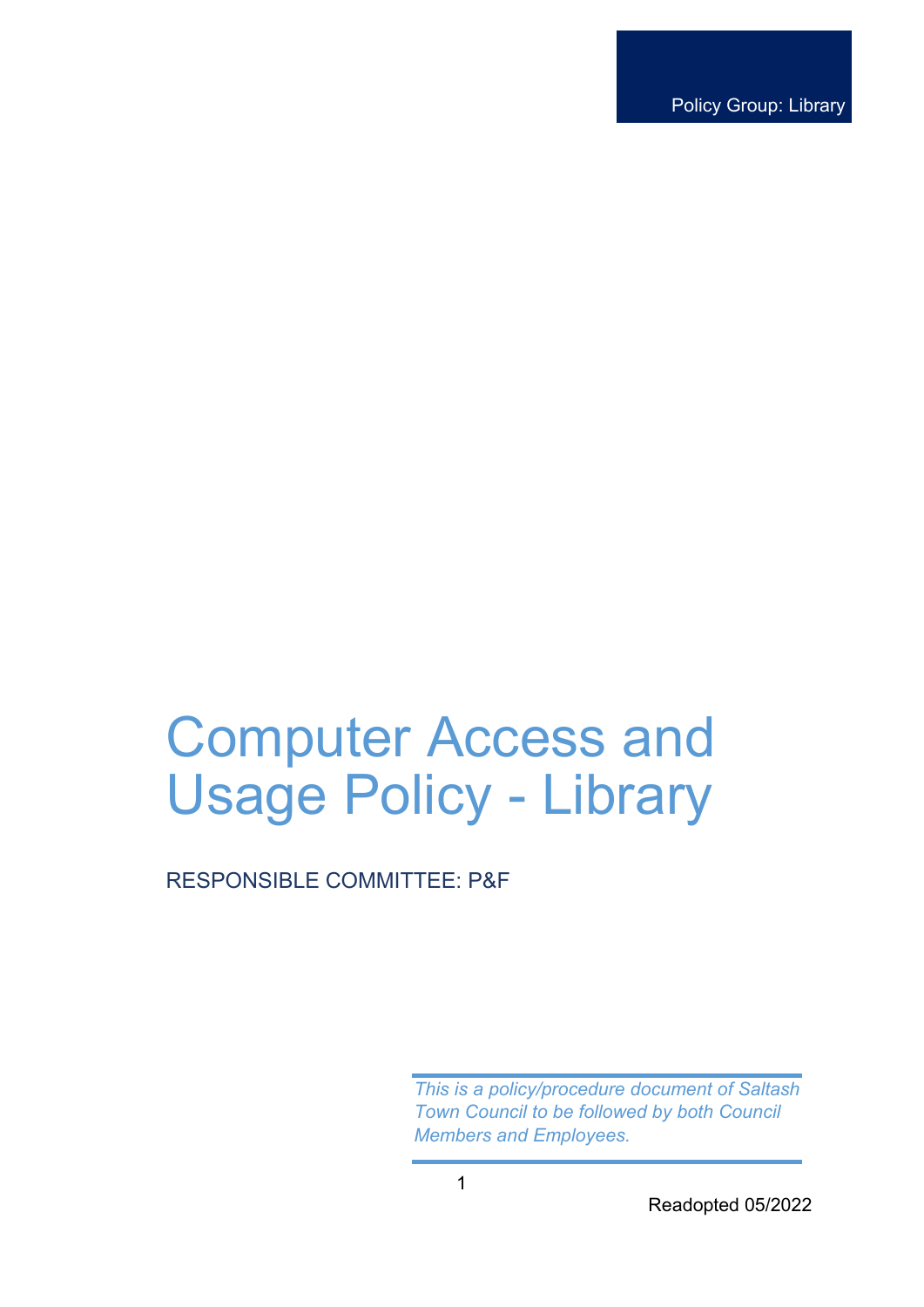| <b>Current Document Status</b>       |                       |                    |              |  |
|--------------------------------------|-----------------------|--------------------|--------------|--|
| <b>Version</b>                       | 1/2022                | <b>Approved by</b> | <b>ATM</b>   |  |
| <b>Date</b>                          | <b>March 2019</b>     | <b>Date</b>        | 05.05.2022   |  |
| <b>Responsible</b><br><b>Officer</b> | <b>AJT</b>            | Minute no.         | 54/22/23c(i) |  |
| <b>Next review date</b>              | Annual or as required |                    |              |  |

| <b>Version History</b> |                |                      |                                                                                    |  |
|------------------------|----------------|----------------------|------------------------------------------------------------------------------------|--|
| <b>Date</b>            | <b>Version</b> | <b>Author/Editor</b> | <b>Notes</b>                                                                       |  |
| March 2019             |                | CC/ajt               | Required by CC re IT systems provided<br>Min no. 17/19/20b                         |  |
| April 2021             | 1/2021         | <b>AJT</b>           | Annual compliance check CC confirm no<br>changes.<br>For reapproval – new council. |  |
| May 2022               | 1/2022         | AJT                  | Readopted                                                                          |  |

## **Document Retention Period** Until superseded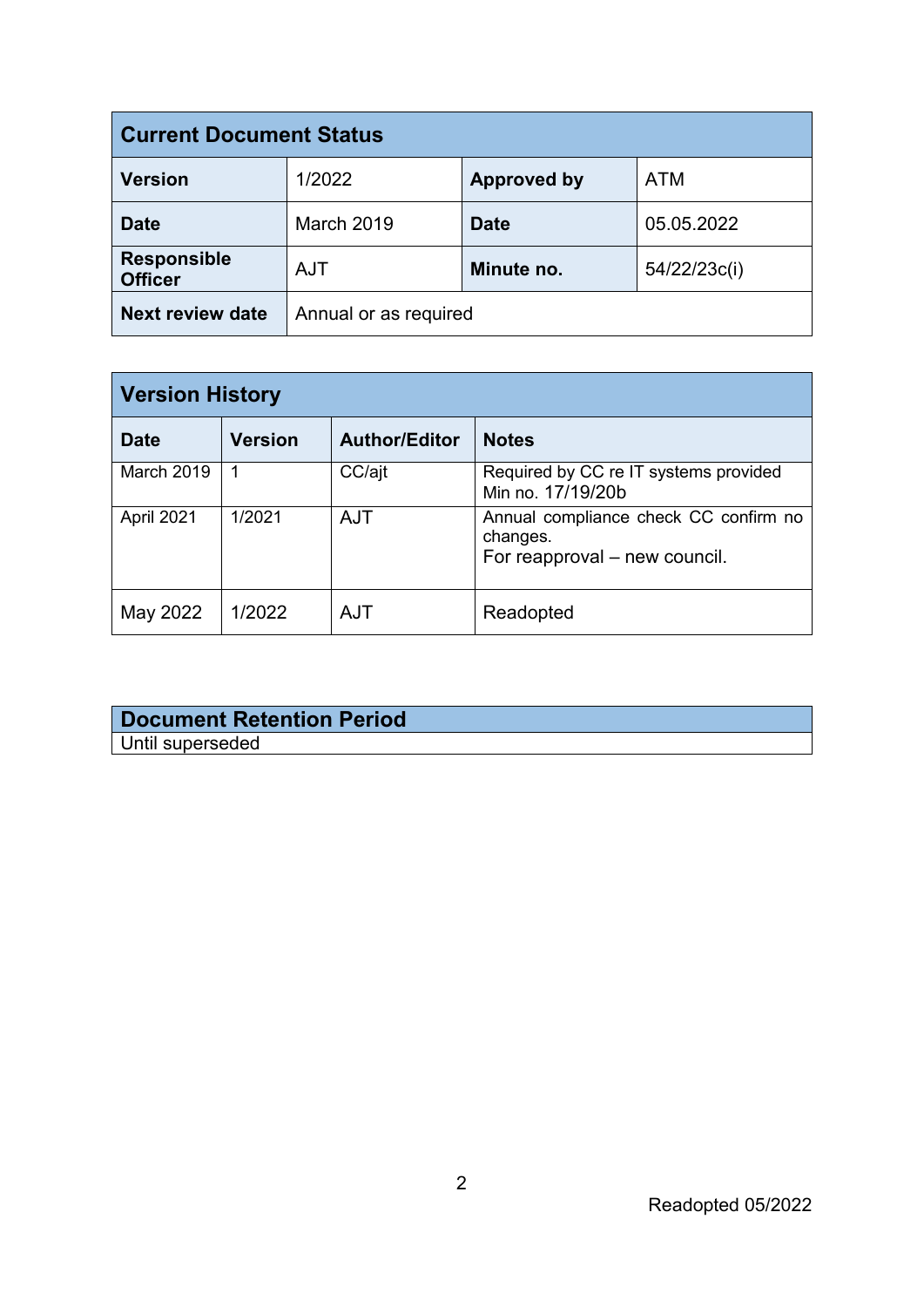# **Saltash Town Council**

# **Acceptable use of computing and networking facilities provided by Cornwall Council at Saltash Library**

This policy applies to IT facilities (software and hardware, including public access computers, staff computers, telephones and self-service kiosks) provided and maintained at Saltash Library by Cornwall Council.

*This policy therefore applies to everybody who uses the computing and networking facilities provided by Cornwall Council regardless if they are its direct employees or not.* 

#### **Summary**

Cornwall Council seeks to provide accessible, assured and affordable digital, computing and network facilities for the purpose of supporting and improving the delivery of high quality public services to the residents it serves. Damage or compromise to these systems will cause disruption and incur costly, negative impact on the delivery of public services. It may further result in a breach of the personal information entrusted to us by citizens. This policy therefore sets out the principles for acceptable usage of Cornwall Council's computing and networking facilities to help to avoid any such consequence. It aims to ensure that authorised service users from all organisations understand their responsibilities for using the network and systems in a lawful manner that avoids bringing Cornwall Council or its family of companies into disrepute.

#### **Context: Background**

Cornwall Council, "the Council", provides computing and networking facilities to support the delivery of Council services. It provides these facilities for its employees, members, contractors and other third parties who require access to the Councils systems or information.

The Council has a duty to ensure that information is correctly and professionally managed in the interests of:

- Confidentiality will only be accessible to authorised persons.
- Integrity will be accurate and complete.
- Availability will be readily accessible to authorised persons.

The Council must also ensure that it complies with all relevant legislation and standards. These may include but are not limited to:

- The Computer Misuse Act 1990
- The Data Protection Act 2018
- The General Data Protection Regulation (GDPR)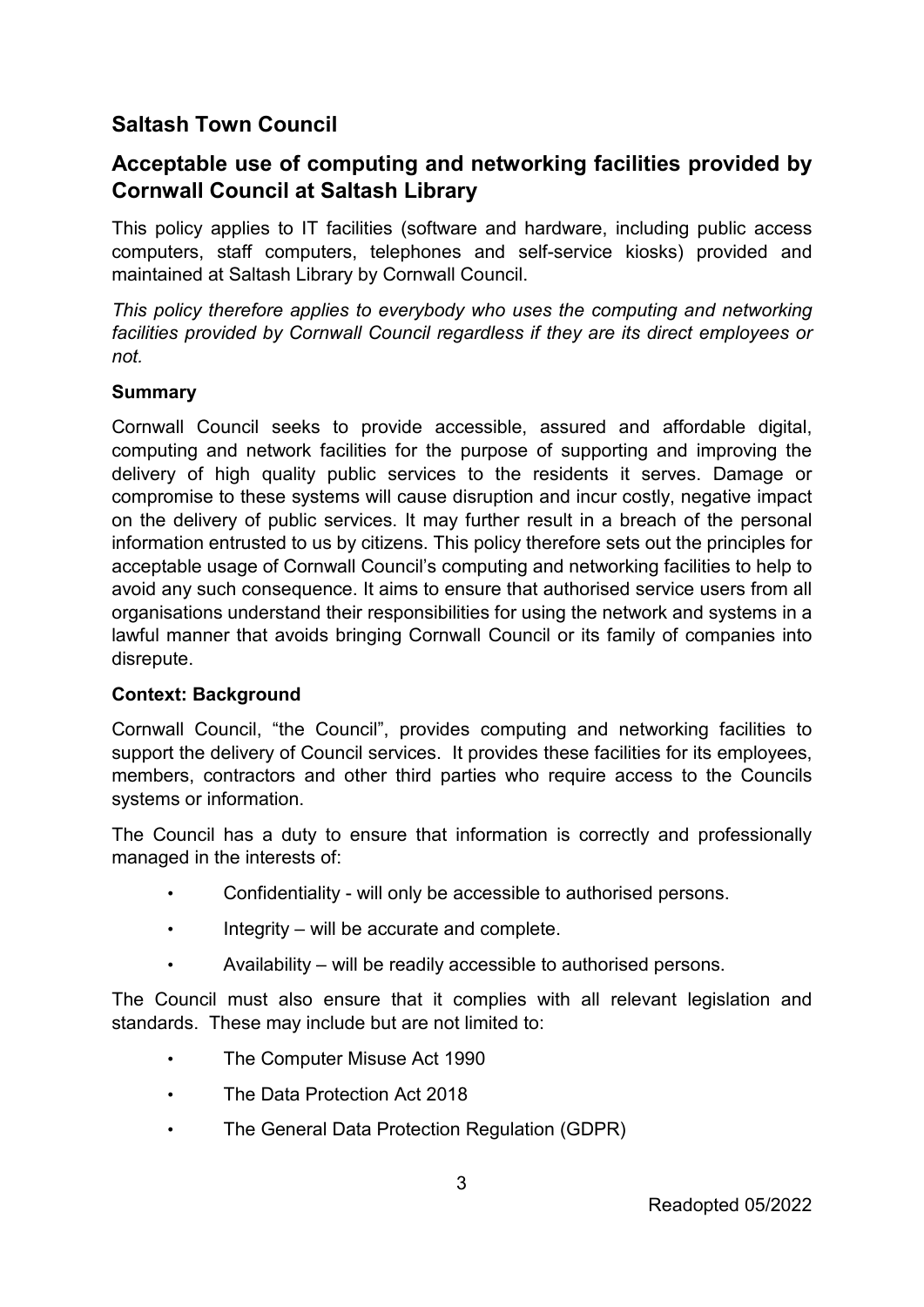- Payment Card Industry Data Security Standard (PCI DSS)
- ISO27001
- Public Services Network (PSN) Code of Connection
- Information Governance Statement of Compliance (to include IG Toolkit)

### **Objectives**

This policy sets out the correct, appropriate and expected use of Cornwall Councils computing and networking facilities to help ensure its safe and reliable operation.

#### **Scope**

In addition to its direct employees, Cornwall Council provides use of its computing and networking facilities to its extended family of companies and organisations in the greater interest of Cornwall. In doing so it must manage risk to its core business and citizen's information. This policy therefore applies to everybody who uses the computing and networking facilities provided by Cornwall Council regardless if they are its direct employees or not.

The term 'service user' applies to any individual with access to Cornwall Councils network or computing resources. The term 'computer' or 'computing resource' within this policy extends to devices such as tablets and smartphones as well as laptops and desktop computers.

#### **Policy details:**

## **Computer & Network Access Principles**

All service users acknowledge that their use of Cornwall Council computing, networks and systems or any use of the Public Services Network (PSN) may be monitored and data accessed for compliance, investigation, legal and threat analysis purposes. Communications sent or received via the network may be intercepted or monitored for lawful purposes.

Access to all Cornwall Council systems must be gained through a secure and Information Service (IS) approved authentication method, unique to, and identifiable of the individual.

To improve efficiency and service user experience the expiry of network passwords will now only be enforced every six months unless it is suspected that a credential has been stolen or otherwise compromised. In which case the specific password(s) will be reset immediately.

Passwords with a minimum length of 10 characters and recognised complexity rules will be applied for all standard service users. Passwords with a minimum length of 14 characters and recognised complexity rules will be applied to IS and other staff with elevated technical network privileges. The use of a second factor or other authentication means such as biometric may be applied where it is deemed a password alone is inappropriate or insufficient.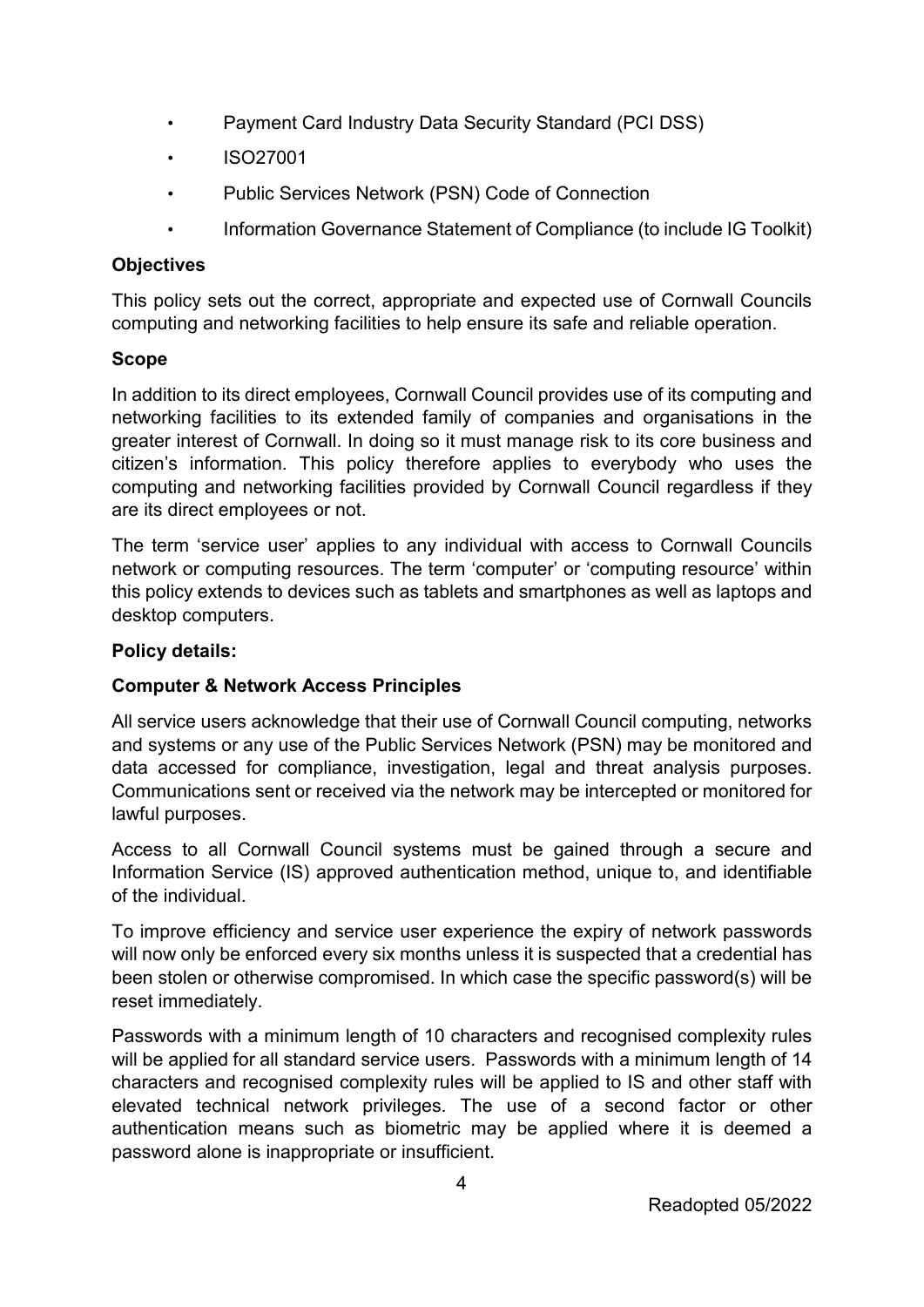Cornwall Council must demonstrate that it adheres to the best practice principle of 'least privilege'. In practice this means that all individuals are granted access only to the systems, programs and information necessary to do their job. All access must therefore be regularly reviewed to ensure it remains appropriate.

All computer equipment used within Cornwall Council's corporate network environment will be procured, approved, appropriately configured and managed by IS. Any exception to this must be formally sanctioned and authorised by IS.

It is strictly prohibited to physically connect any unmanaged device (that is, a device which is not owned, supplied, configured and managed by Cornwall Council) to the Council's corporate network.

Access for approved third party organisations is available through secure and approved connections, as configured by IS. Temporary workers, teleworkers and contractors will have access to the necessary systems through a unique sign-on procedure which will be removed at the end of their employment.

All network communications and telephony equipment is managed by IS or contractors specifically authorised by IS. It is forbidden to attempt to tamper with any such equipment either physically or logically. It is strictly forbidden to attempt to connect any networking communications equipment which has not been authorised by IS to the corporate network.

#### **Service User Responsibilities**

All service users of Cornwall Councils computing facilities and network must ensure that:

- Any breaches or suspected security incidents concerning Council network or computing facilities must be reported to the IS Service Desk immediately
- You never divulge your passwords, PINs or any other unique authentication credential to anyone under any circumstance.
- Do not write down your passwords, PINs or any other unique authentication credential. Recognising that it is difficult to remember many complex passwords IS can provide you with a password manager app for generating and storing passwords securely. This is the only means by which you should please record them.
- Change your password immediately if you believe its confidentiality may have been compromised.
- Always 'screen lock' your device desktop when leaving it unattended.
- Never knowingly use facilities in a manner which may introduce security or operational risk to the environment.
- Never attempt to perform any unauthorised changes to Cornwall Council IT systems.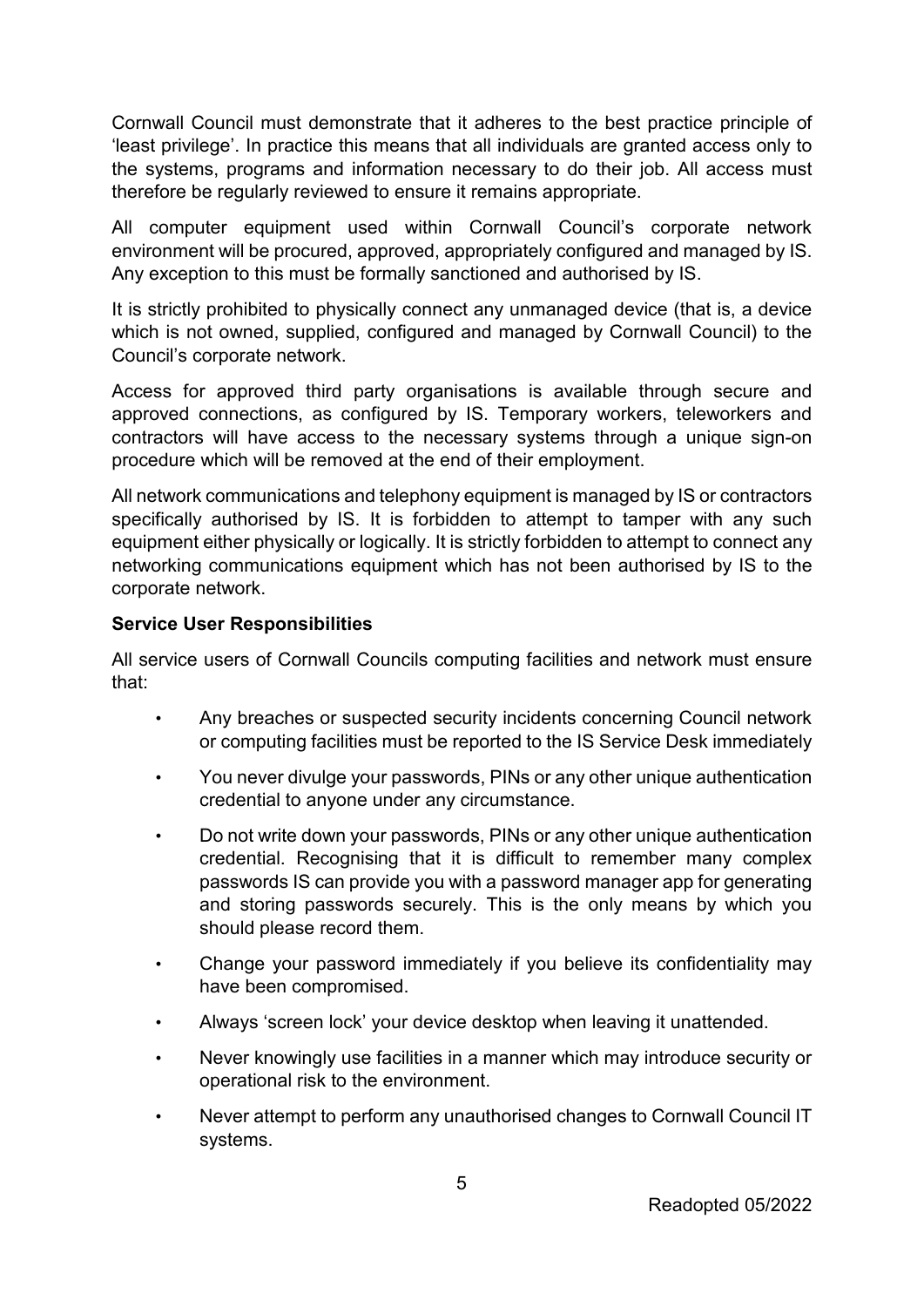- All data held on Cornwall Council systems may also be subject to Freedom of Information or Subject Access Requests. For this reason, personal use of Cornwall Council's computing and network facilities cannot be deemed to be private.
- Do not use or attempt to use another individual's account.
- Never exceed the limits of your authorisation or specific business need by attempting to access systems or information that you do not need in order to carry out your role. A deliberate and intentional attempt to access unauthorised resources breaches the Computer Misuse Act 1990 and may be punishable by 12 months' imprisonment.
- If you believe you have mistakenly been granted access to IT systems, information or resources which are not appropriate or authorised to you, please immediately report this as a possible incident. Do not under any circumstance 'explore' or attempt further access yourself.
- Do not facilitate or attempt to facilitate access for anyone else who is not authorised to access specific information or information systems.
- Never copy, store or transfer data or software owned by Cornwall Council to any unmanaged device without explicit written consent from the Asset Owner.
- Your login ID identifies you as an individual and holds you directly accountable for all actions which take place under your credential. A logged in session must therefore not be shared with anyone else. Those managing a shared mailbox and/or calendar resources on behalf of another individual must do this via approved delegated resource means and not by the direct sharing of an individual's login credentials. Where a 'remote desktop' session is required by an approved engineer to fix an IT problem, the session must not be left unsupervised and must be fully and correctly closed once it is no longer required.

#### **Manager's responsibility**

Managers must ensure that:

- All access levels to systems and information are correct and appropriate to the users' job role.
- Their staff access to Cornwall Council's network must be properly authorised through the starter/leaver process and promptly removed when no longer needed due to change of role or termination of employment.
- Inform IS of any changes to a user's role or employment status which is relevant to the access which they have previously been granted.
- Cornwall Council property is returned by the user upon termination of their employment, contract or agreement. This includes mobile phone, laptop,